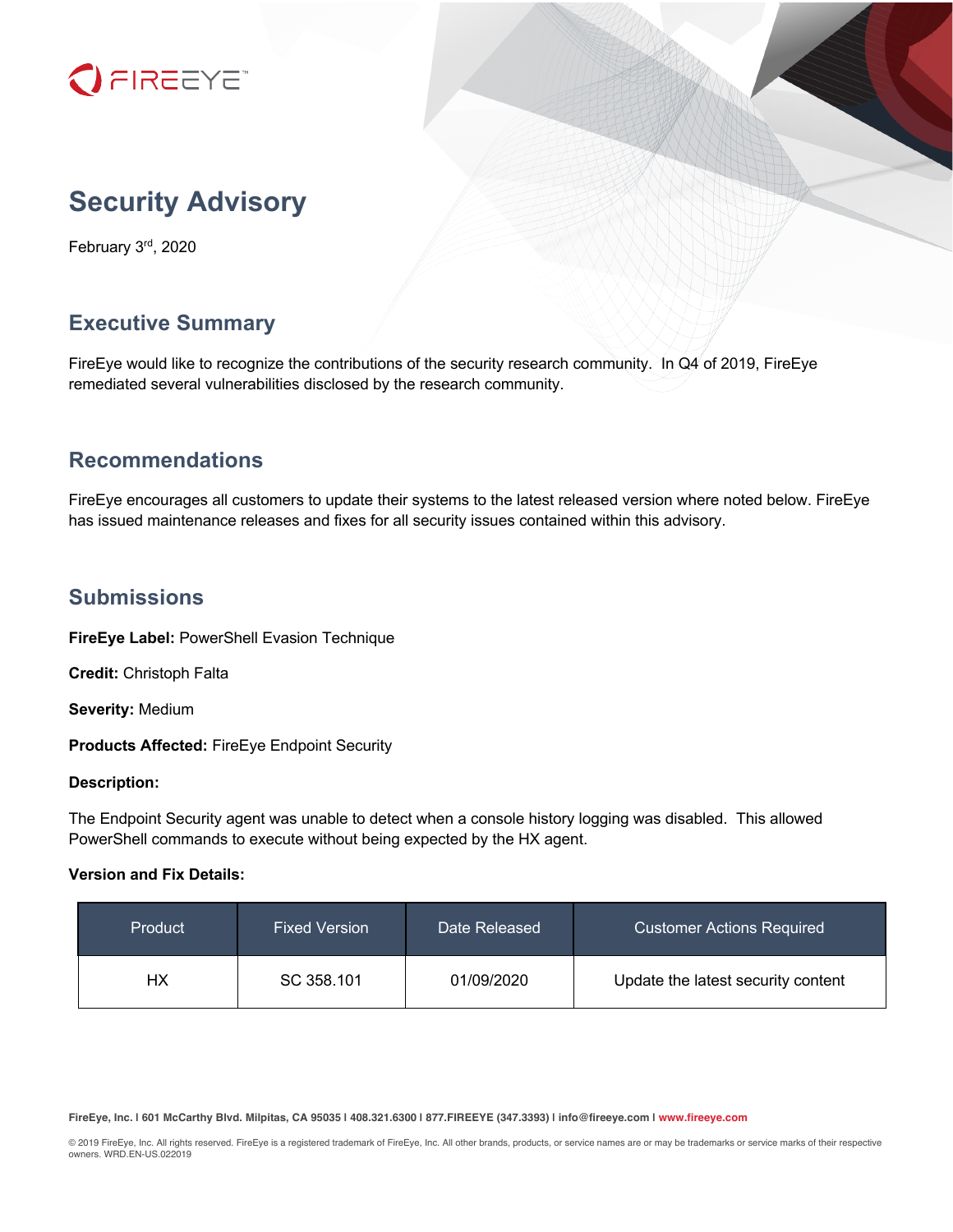**FireEye Label:** Email Security URL Evasion Techniques

**Credit:** Reegun J

**Severity:** Low

**Products Affected:** FireEye Email Security

#### **Description:**

A researcher identified two techniques that under certain circumstances could be used to evade detection. The issue was resolved using security content.

### **FireEye Label:** Content Injection on FireEye Website

**Credit:** Hammad Qureshi

**Severity:** Low

**Products Affected:** FireEye Website

**Description:**

A content injection vulnerability was identified and fixed on the FireEye corporate website.

**FireEye Label:** Antivirus Unpacker Evasion Technique

**Credit:** Thierry Zoller

**Severity:** Low

**Products Affected:** FireEye Endpoint Security

#### **Description:**

A researcher identified a technique that could be used to bypass the antivirus detections in FireEye Endpoint Security. The agent will not unpack corrupted archives even if an end user can unpack them. Since the corrupted archive is not a threat until the malicious content is extracted, FireEye Endpoint agent will alert on the malicious activity once it is extracted from the archive. We believe this protects FireEye Endpoint customers from this threat.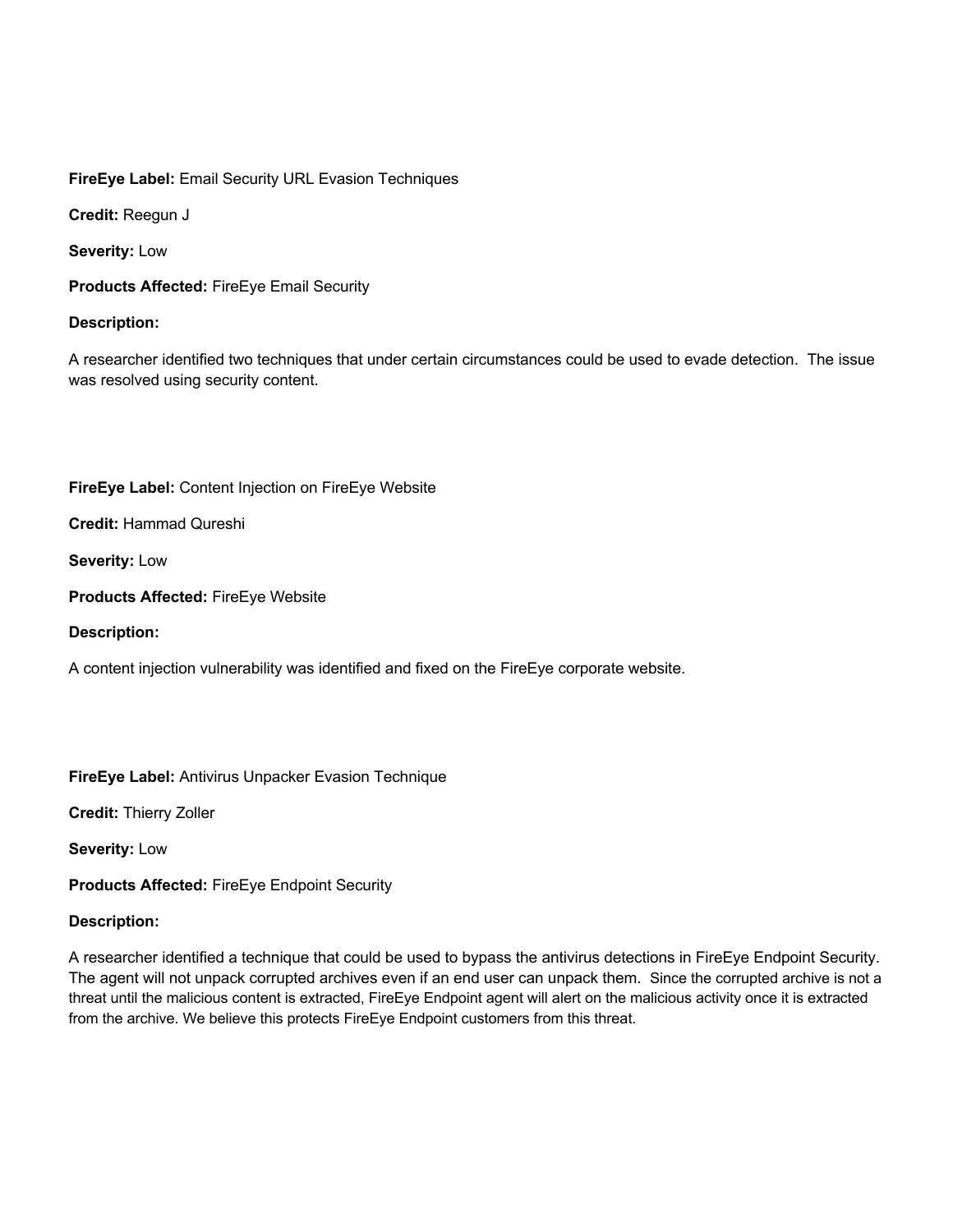### **FireEye Label:** Endpoint Security Console Session Timeout Issue

**Credit:** Ashutosh Barot

**Severity:** Low

**Products Affected:** FireEye Endpoint Security Console

### **Description:**

The Endpoint Security console will continue displaying important information after a user session is deactivitated due to inactivity.

### **FireEye Label:** Session Invalidation on password Change

**Credit:** Osama Tariq

**Severity:** Low

**Products Affected:** FireEye Network Security

### **Description:**

The user session is not invalidated after a password change.